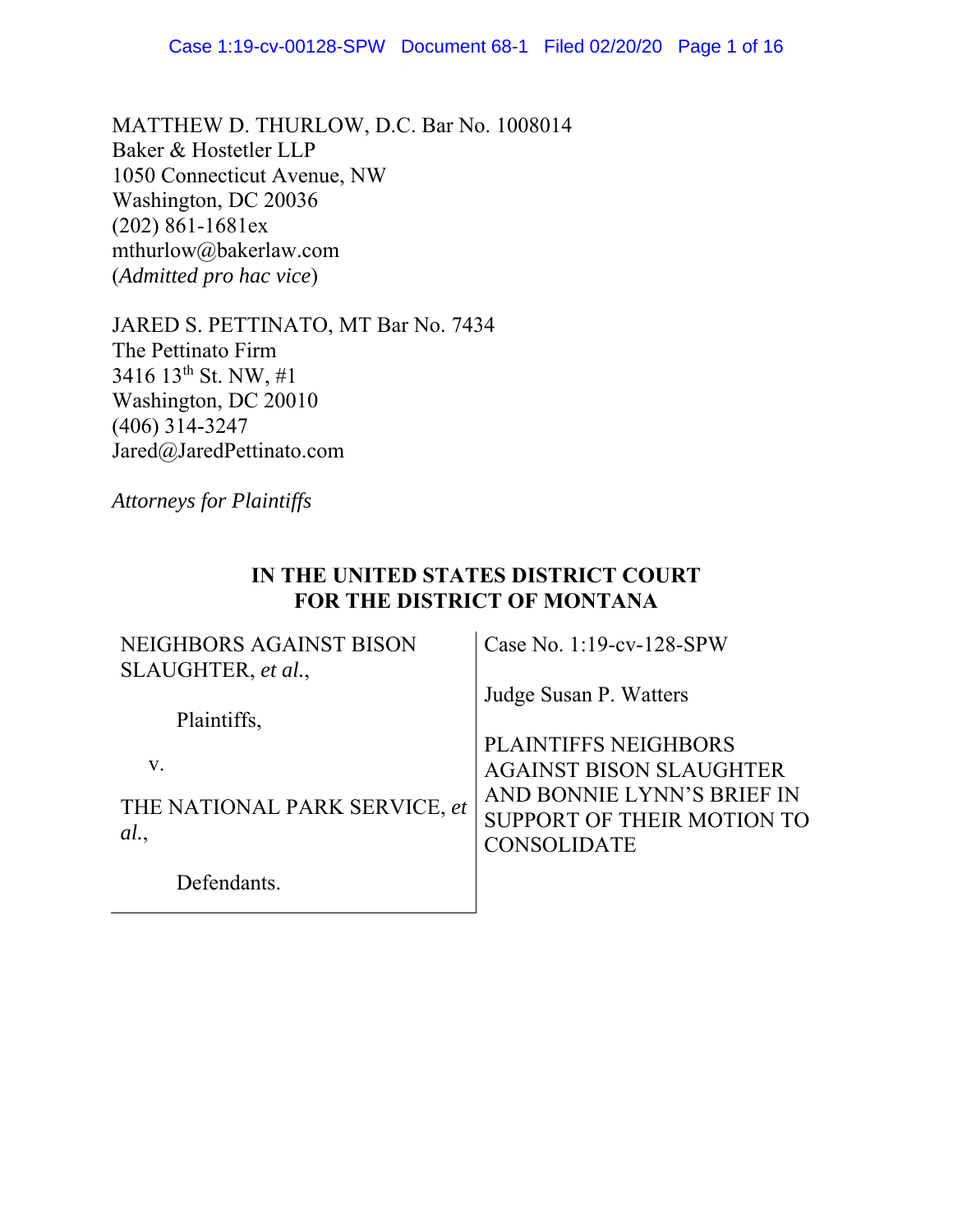### **INTRODUCTION**

Under Federal Rule of Civil Procedure 42(a), Plaintiffs Neighbors Against Bison Slaughter and Bonnie Lynn (collectively, Neighbors) move the Court to consolidate, here with this case, the case of *Cottonwood Environmental Law Center v. Bernhardt*, No. 2:18-cv-12-SEH (Feb. 8, 2018). The plaintiff in that case is simultaneously filing a motion to consolidate it here.

Both cases arise from the same Interagency Bison Management Program (IBMP), and so they will rely on overlapping administrative records. *Compare* Compl. ¶¶ 31-53, ECF No. 1, *with* Second Am. Compl. for Declaratory and Injunctive Relief (2nd Am. Compl.) ¶¶ 10-37, *Cottonwood*, ECF No. 46, Ex. 1. Consolidating these cases would advance judicial economy and would avoid duplicative or contradictory rulings. $<sup>1</sup>$ </sup>

Although Cottonwood Environmental Law Center filed first, and the Helena Division has jurisdiction over that case, all of the activities in both cases, within in the District of Montana, occurred in Park County. Therefore, this Court's case-

*Neighbors Against Bison Slaughter v. Nat'l Park Serv.*, No. 1:19-cv-128-SPW NEIGHBORS' BR. IN SUPP. OF MOT. TO CONSOLIDATE <sup>1</sup> Neighbors is making this joint motion now because the United States Court of Appeals for the Ninth Circuit recently overturned a February 2019 order dismissing the *Cottonwood* case. Mem., No. 19-35150 (9th Cir. Dec. 23, 2019), Ex. 2. The Ninth Circuit issued its mandate issued on February 14, 2020. *Cottonwood*, No. 2:18-cv-12-SEH, ECF No. 88. Therefore, the United States District Court for the District of Montana just obtained jurisdiction over that case again. Neighbors referenced the briefs in *Cottonwood* in support of their motion for a temporary restraining order and preliminary injunction. Pls.' P. & A. in Supp. of Their Mot. for a TRO & Prelim. Inj. 10, 19 n.15, ECF No. 4-1.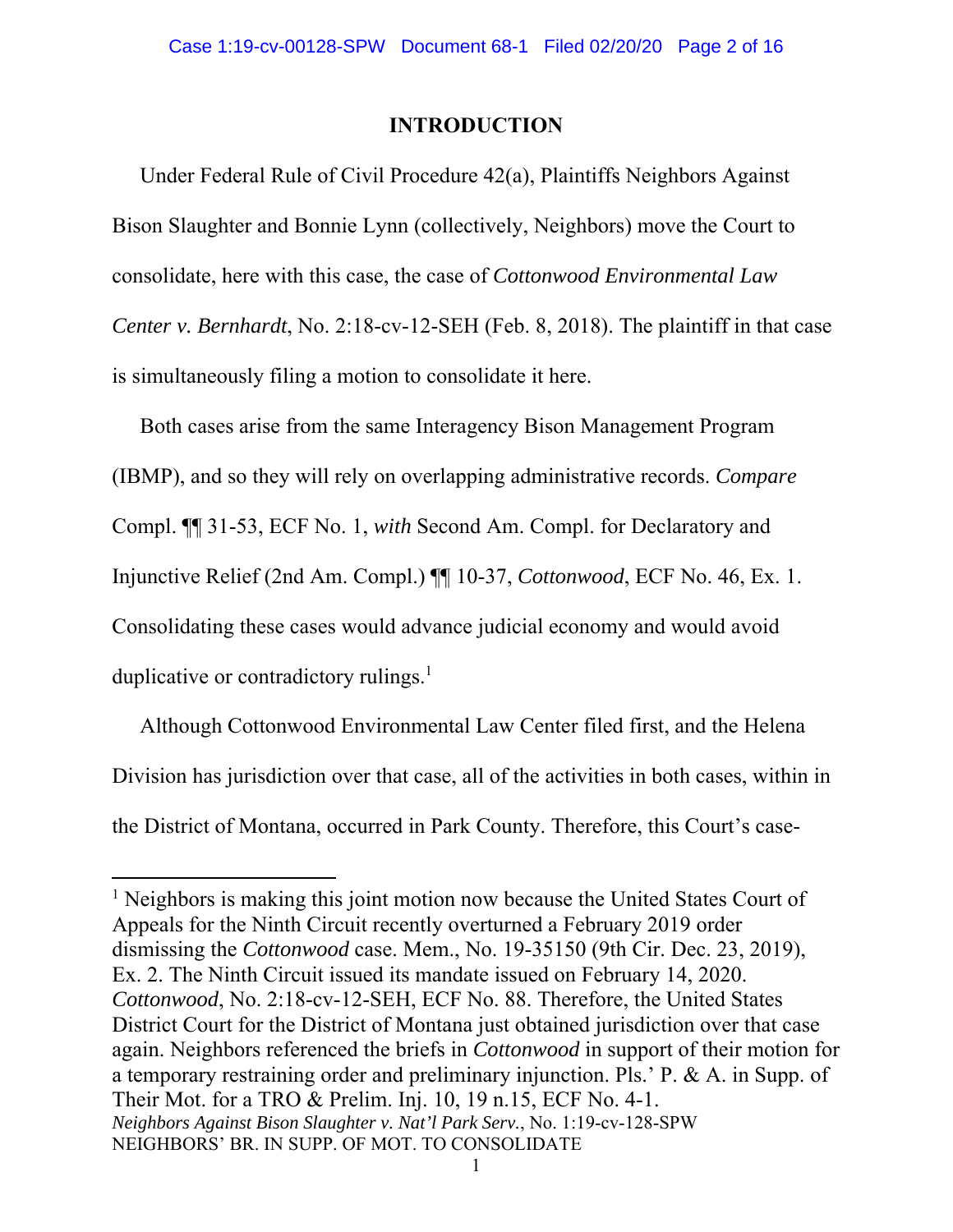assignment order directs both cases to the Billings Division.<sup>2</sup> Moreover, the *Cottonwood* case has not advanced out of the pleadings stage, so few efficiencies would gain from leaving it in the Helena Division.

Over the past month, Neighbors consulted with Federal Defendants and the counsel for the parties in *Cottonwood*. After two conference calls with counsel for all the parties in both cases, dozens of emails, and other calls, they could not reach much agreement. Federal Defendants have informed Neighbors that they will oppose both consolidating and consolidating in the Billings Division. *Cottonwood* defendant Governor Steve Bullock has informed Neighbors that it opposes consolidating the cases in the Billings Division. Neighbors understands that *Cottonwood* defendant-intervenors, the Fort Peck Tribe and the InterTribal Buffalo Council, however, do not oppose this motion.

In other cases, federal defendants commonly seek to consolidate cases when they challenge the same agency action. *See*, *e.g.*, *Nat'l Ass'n of Mortg. Brokers v. Bd. of Governors of Fed. Reserve Sys.*, 770 F.Supp.2d 283, 287 (D.D.C. 2011) (*NAMB*) (consolidating APA cases over the plaintiffs' objections); *En Fuego Tobacco Shop LLC v. FDA*, 356 F. Supp. 3d 1, 11 (D.D.C. 2019) (same). In those cases, the courts consolidated the cases over the plaintiffs' objections—despite

<sup>&</sup>lt;sup>2</sup> Standing Order DLC-45 (Aug. 2, 2019),

*Neighbors Against Bison Slaughter v. Nat'l Park Serv.*, No. 1:19-cv-128-SPW NEIGHBORS' BR. IN SUPP. OF MOT. TO CONSOLIDATE www.mtd.uscourts.gov/sites/mtd/files/SO%20DLC-45.pdf.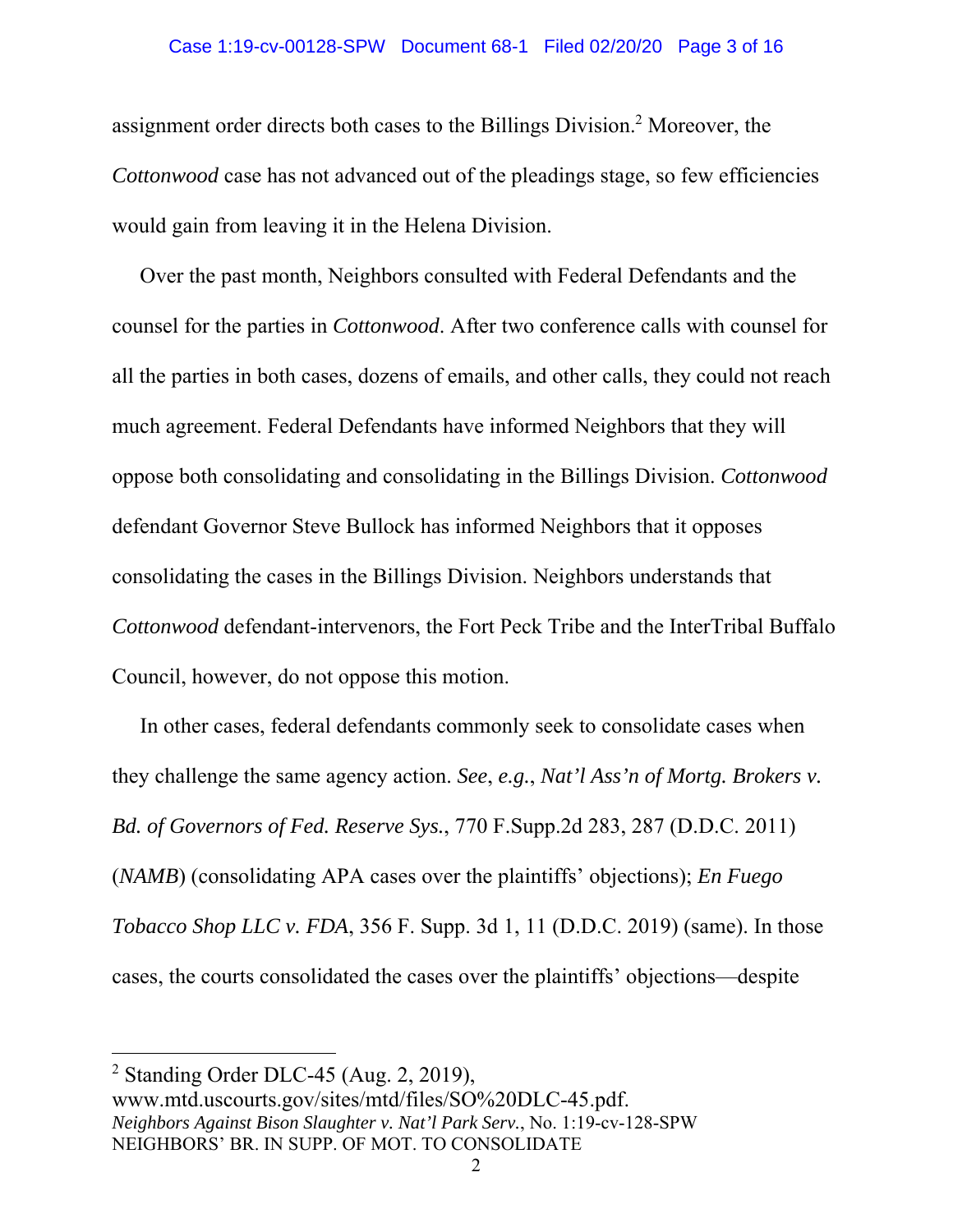non-identical parties and different procedural postures. The courts concluded that, because both cases would rely on the same administrative records, consolidating the cases would save judicial resources. For the same reasons, Federal Rule of Civil Procedure 42(a) compels consolidating these cases.

### **BACKGROUND**

The two lawsuits overlap in the claims, legal bases, defendants, and facts. Both lawsuits arise from the same activities by the same government agencies (the National Park Service and the Forest Service, or the Agencies) and focus on some of the same failures to act. They also overlap in goals because all plaintiffs seek to ensure safe bison hunting in Beattie Gulch and elsewhere.

Cottonwood seeks to obtain that objective by enjoining enforcement of the Zone 2 management area, thereby increasing tribal and nontribal hunting opportunities by allowing bison to freely roam on public land in Montana.

Neighbors also wants to see the dangerous bison slaughter in Beattie Gulch stopped before someone dies or suffers serious injury. They also want to see more wild bison leave Yellowstone to tribal reservations, tribal ownership, and tribal management. Some tribes exercise a sliver of their treaty rights to hunt bison on public land in Beattie Gulch, but the Agencies lack political will to provide any meaningful breadth to those rights. Even as the State of Montana has opened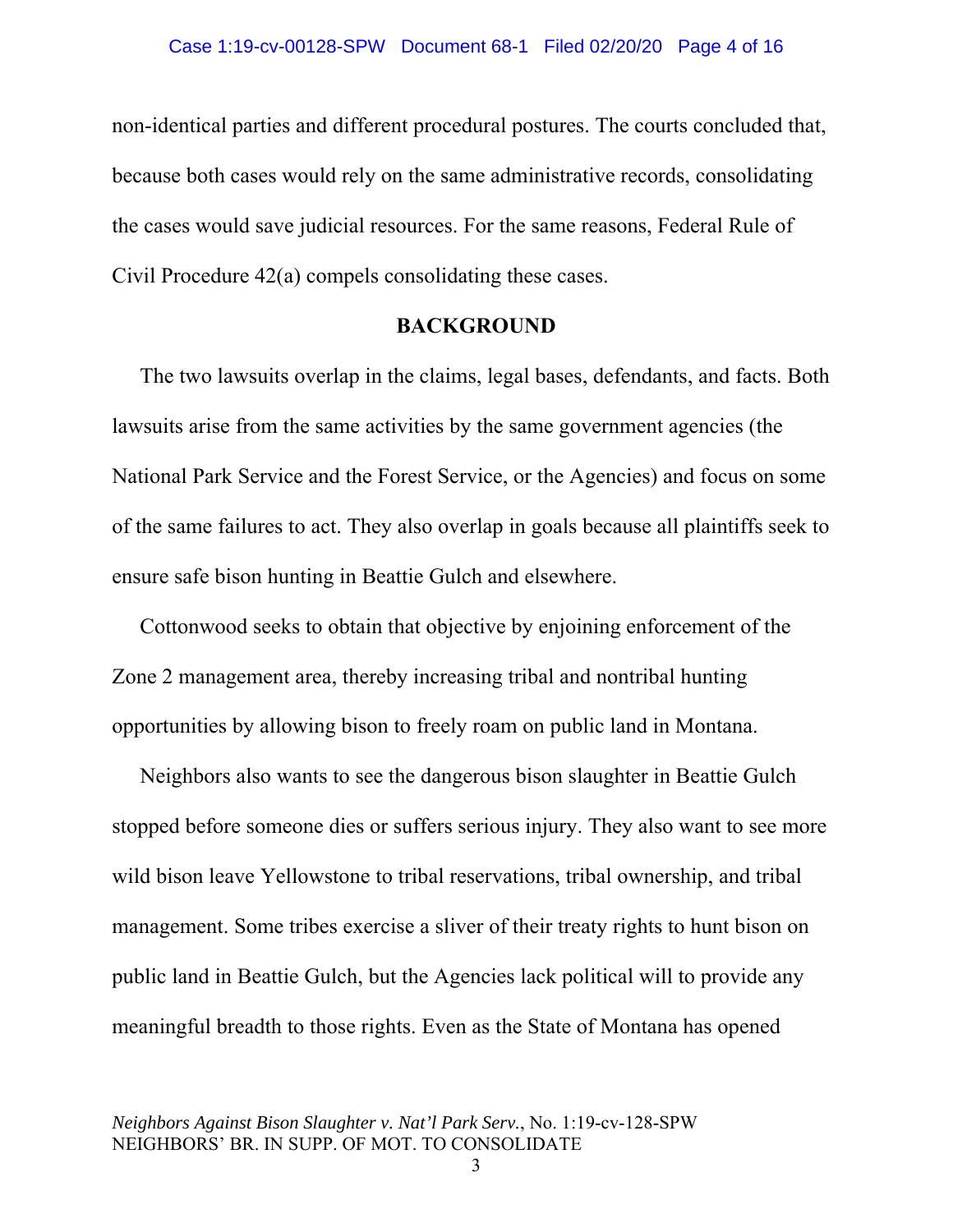additional areas for bison to roam, the Agencies have cramped six tribes' hunters into two small areas for exercising those treaty rights.

# **I. The Claims**

In both cases, the plaintiffs claim that National Environmental Policy Act of

1969 (NEPA), 42 U.S.C. §§ 4321 to 4370m-12, requires the Agencies to issue a

supplemental EIS. *Compare* Compl. ¶ 71, *with* 2nd Am. Compl., *Prayer for Relief*

 $\P$  $A, B, C$ .

# A. Cottonwood Claims

Plaintiff Cottonwood Environmental Law Center made four claims for a

supplemental EIS under NEPA. It based each claim on one of these four

circumstances:

- 1. New Yellowstone bison hunters constitute significant new information or circumstances. 2nd Am. Compl. ¶¶ 53-59.
- 2. Hazing operations present safety concerns for Cottonwood members and the public. *Id.* ¶¶ 60-65.
- 3. A study completed by the National Academy of Sciences in 2017 traces the spread of brucellosis to cattle, in the Greater Yellowstone Area, to elk, and not to bison. *Id.* ¶¶ 66-71.
- 4. In May 2018, the National Park Service proposed the significantly higher number of 4,200 bison as the population objective for Yellowstone. *Id.* ¶¶ 72-76.
- B. Neighbors' Claims

Neighbors makes one claim that NEPA requires the agencies to issue a

supplemental EIS because the concentrated, dangerous hunting in Beattie Gulch so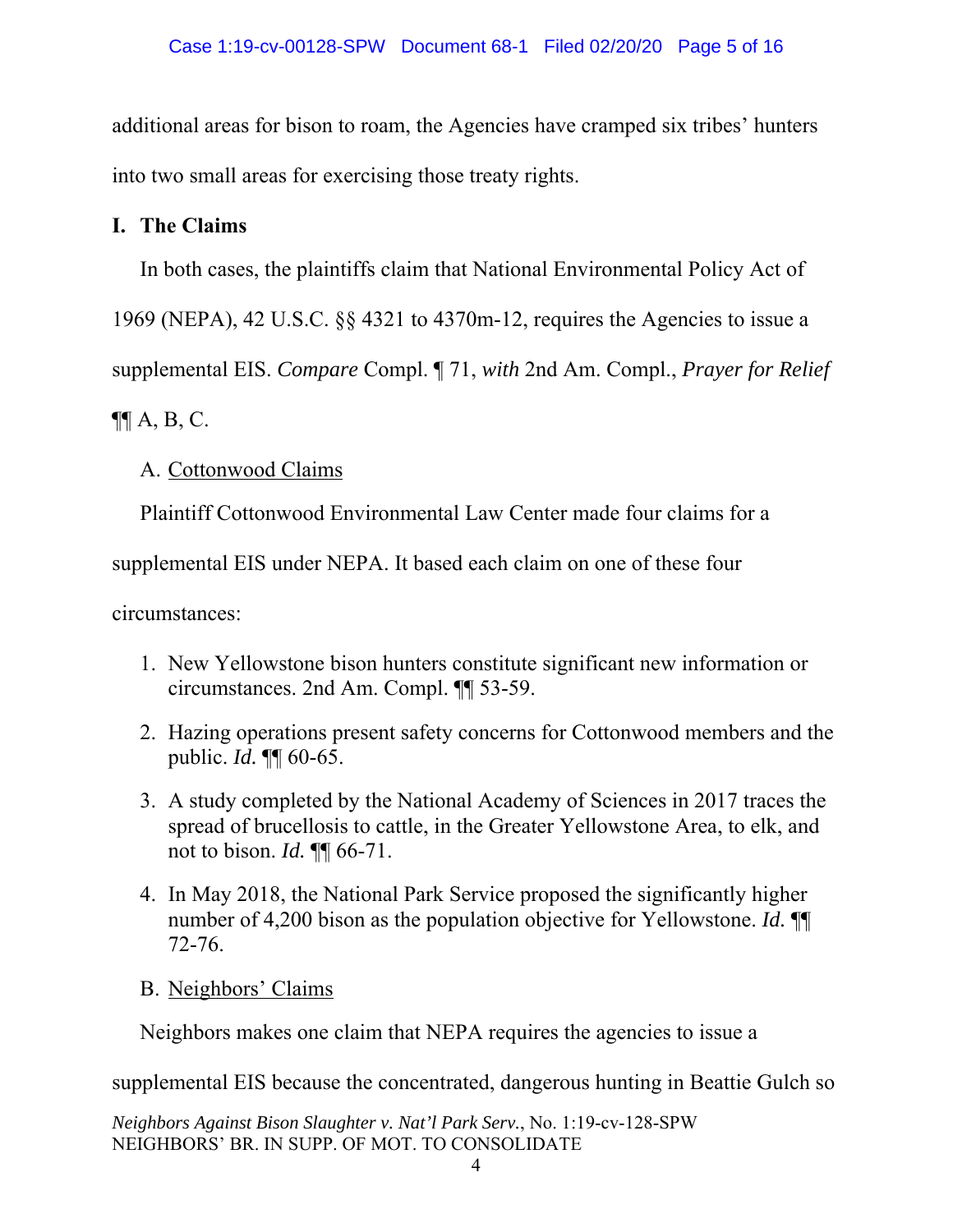far exceeds the environmental impacts analyzed in the IBMP EIS. *Id.* Compl. ¶¶ 69-71 (count 4).

In addition, Neighbors claims the Agencies arbitrarily and capriciously implemented the 2019 Operation Plan ([2019] Operating Procedures for the IBMP (Dec. 31, 2018), ECF No. 4-12). Specifically, when it made that decision, it violated three statutes:

- 1. The Forest Service Organic Act of 1897, 16 U.S.C. §§ 472-482, 551;
- 2. The Yellowstone Management Act Amendments, Act of January 24, Pub. L. No. 67-395, 43 Stat. 1174, 1214 (codified at 16 U.S.C. § 36); and
- 3. NEPA.

*See*, *e.g.*, Compl. ¶¶ 4-8, 54-71, ECF No. 1. Based on these arguments, Neighbors asks the Court to set aside 2019 Operation Plan.

# **II. The Parties**

Cottonwood named as defendants several federal parties and Montana Governor Steve Bullock. 2nd Am. Compl.  $\P$  26-28, 44, 74.<sup>3</sup> The Fort Peck Tribes and the InterTribal Buffalo Counsel have intervened. Order 24, *Cottonwood* (May 1, 2018) (granting motion to intervene). Neighbors has named only federal defendants that include or oversee the Agencies. *See generally* Compl.

*Neighbors Against Bison Slaughter v. Nat'l Park Serv.*, No. 1:19-cv-128-SPW NEIGHBORS' BR. IN SUPP. OF MOT. TO CONSOLIDATE  $3$  After Federal Rule of Civil Procedure 25(d) substitutes several parties, Cottonwood will have named the Park Service, the Forest Service, Secretary of the Interior David Bernhardt, Yellowstone Superintendent Cam Sholly, U.S. Forest Service Regional Supervisor Leanne Martin, the federal Animal-Plant Health Inspection Service (APHIS), and Montana Governor Steve Bullock.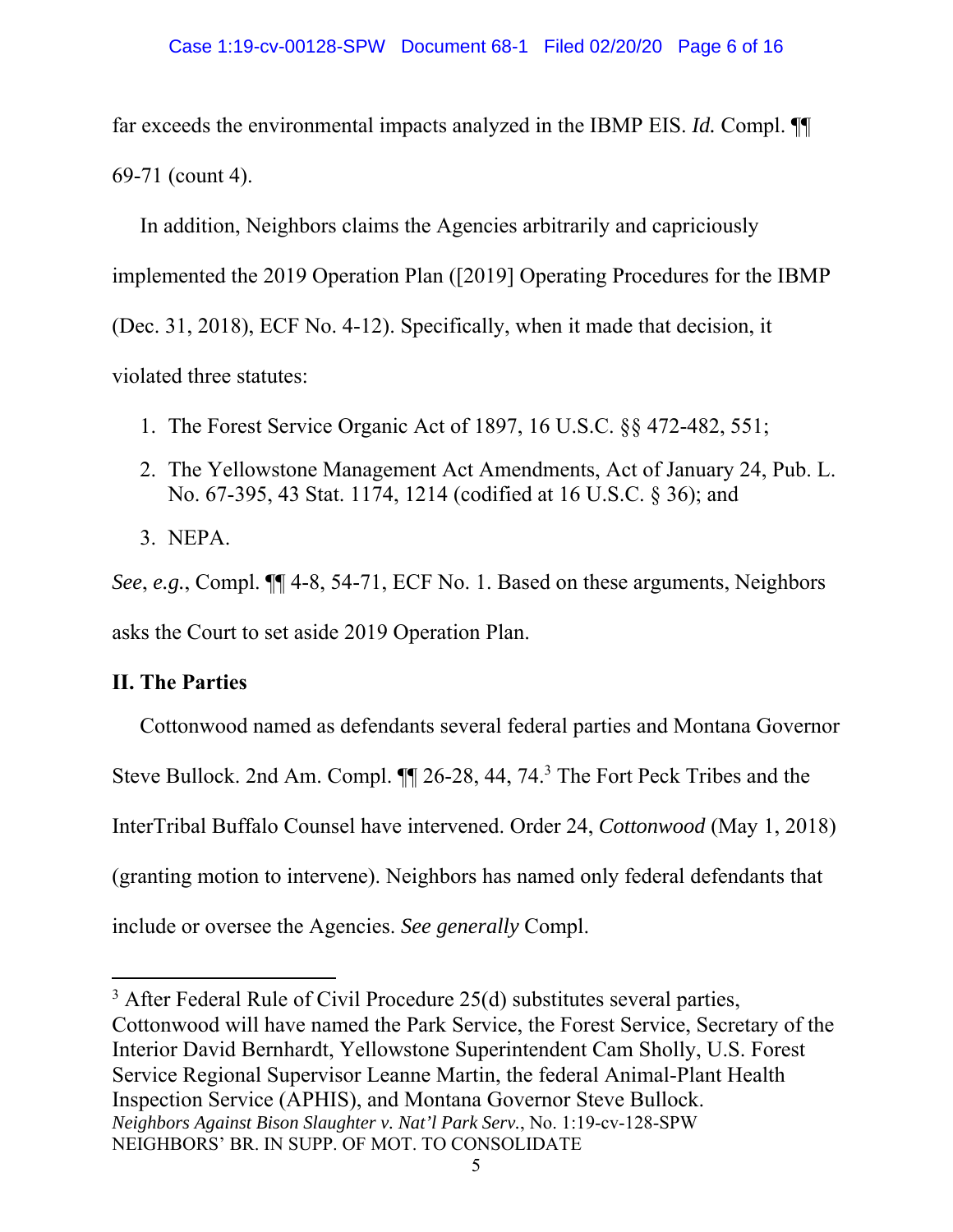#### **III. The Statuses**

Neither case has yet proceeded to cross-motions for summary judgment. Instead, both cases will likely rely on overlapping sets of administrative record documents.

For this case, the Agencies are compiling the sets of administrative record documents on which they based their decisions not to supplement the IBMP EIS. *See* Order (Jan. 3, 2020), ECF No. 62. Separately, the Agencies are compiling their respective administrative records for the 2019 Operation Plan. *See id*.

#### A. Cottonwood Status

Cottonwood filed its case in February 2018. Compl., *Cottonwood* (Feb. 2,

2018), ECF No. 1. It filed a motion for a temporary restraining order. Mot. for TRO, *Cottonwood*, ECF No. 2. That Court denied that motion the next day. Order,

*Cottonwood* (Feb. 5, 2019), ECF No. 5.

Over the next year, Cottonwood amended its complaint twice and moved for jurisdictional discovery, as the federal defendants and Montana moved to dismiss. The defendants argued that Cottonwood lacked Article III standing and that its NEPA claims presented no claim for relief because they would not stop third-party hunters in Beattie Gulch and West Yellowstone. *See*, *e.g.*, Fed. Defs.' Br. in Supp. of Mot. to Dismiss 2, *Cottonwood*, ECF No. 18-1.

*Neighbors Against Bison Slaughter v. Nat'l Park Serv.*, No. 1:19-cv-128-SPW NEIGHBORS' BR. IN SUPP. OF MOT. TO CONSOLIDATE

6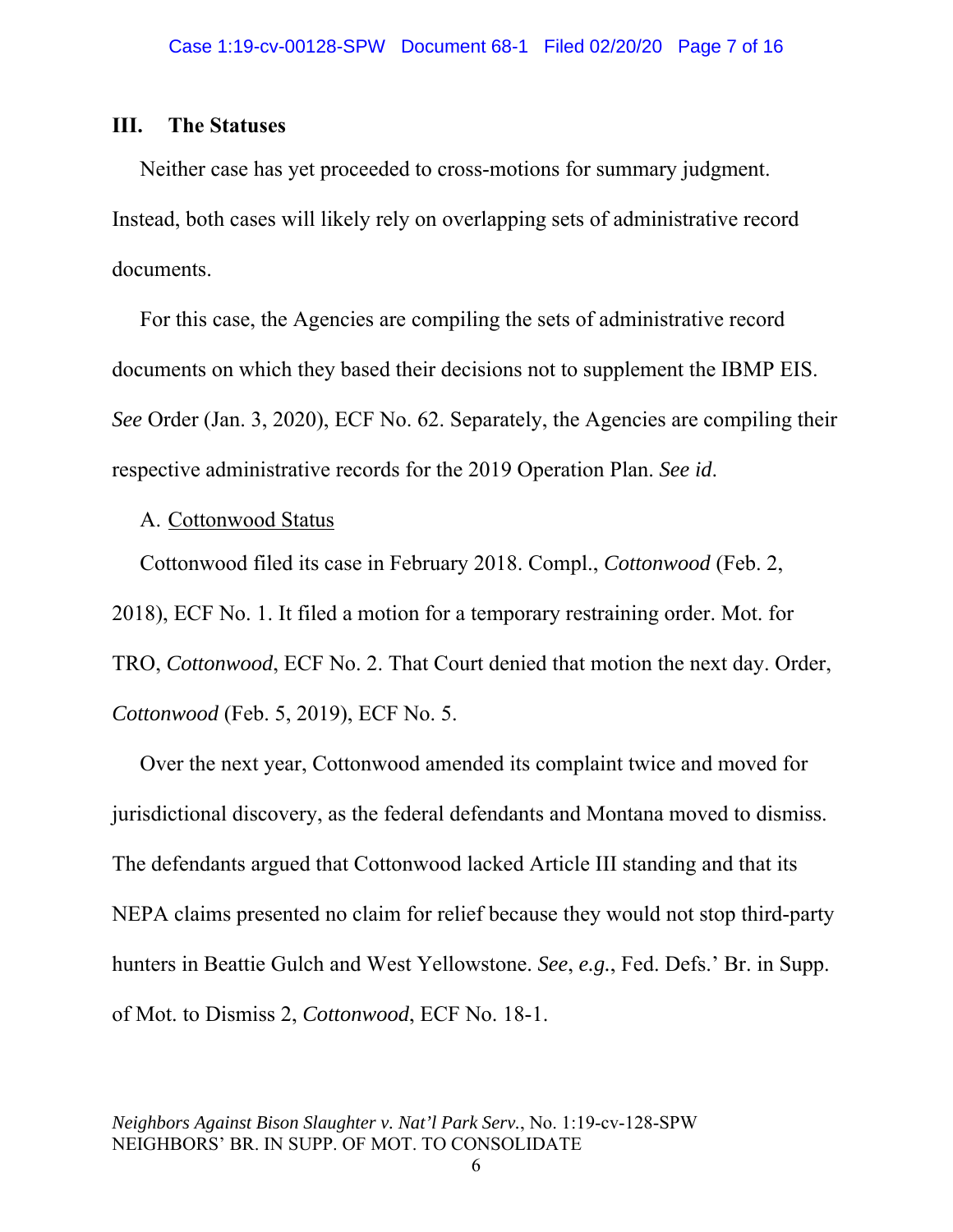The Parties completed briefing that motion, and Cottonwood amended its complaint in response. Mem. and Order 4-5, *Cottonwood* (Feb. 20, 2019), ECF No. 81. Afterward, the federal defendants and Montana renewed their motions to dismiss. *Id.* at 5. In response, Cottonwood moved to stay briefing for jurisdictional discovery; the Court granted very limited discovery. *Id.* at 5-6.

In February 2019, the District Court dismissed the case on grounds neither the Agencies nor Montana had advanced: that Cottonwood's amended complaint failed to "contain sufficient factual matter, accepted as true, to state a claim to relief that is plausible on its face." *Id.* at 8 (quotations omitted). The District Court found no ongoing major federal action, so it held that NEPA could not conceivably require the Agencies and Montana to issue any supplemental EIS. *Id.*

On appeal, the Ninth Circuit generally rejected the Agencies' and Montana's arguments and the District Court's conclusion. It overturned the order dismissing the case and remanded the case back to the District Court. *See* Mem., No. 19- 35150 (9th Cir. Dec. 23, 2019). For the two claims it recognized did not state sufficient factual matter, the Ninth Circuit specifically allowed Cottonwood to cure the deficiencies by amending its complaint. *Id.* at 5. The Ninth Circuit also directed the District Court to reach the "fact-intensive" question "whether the state and

7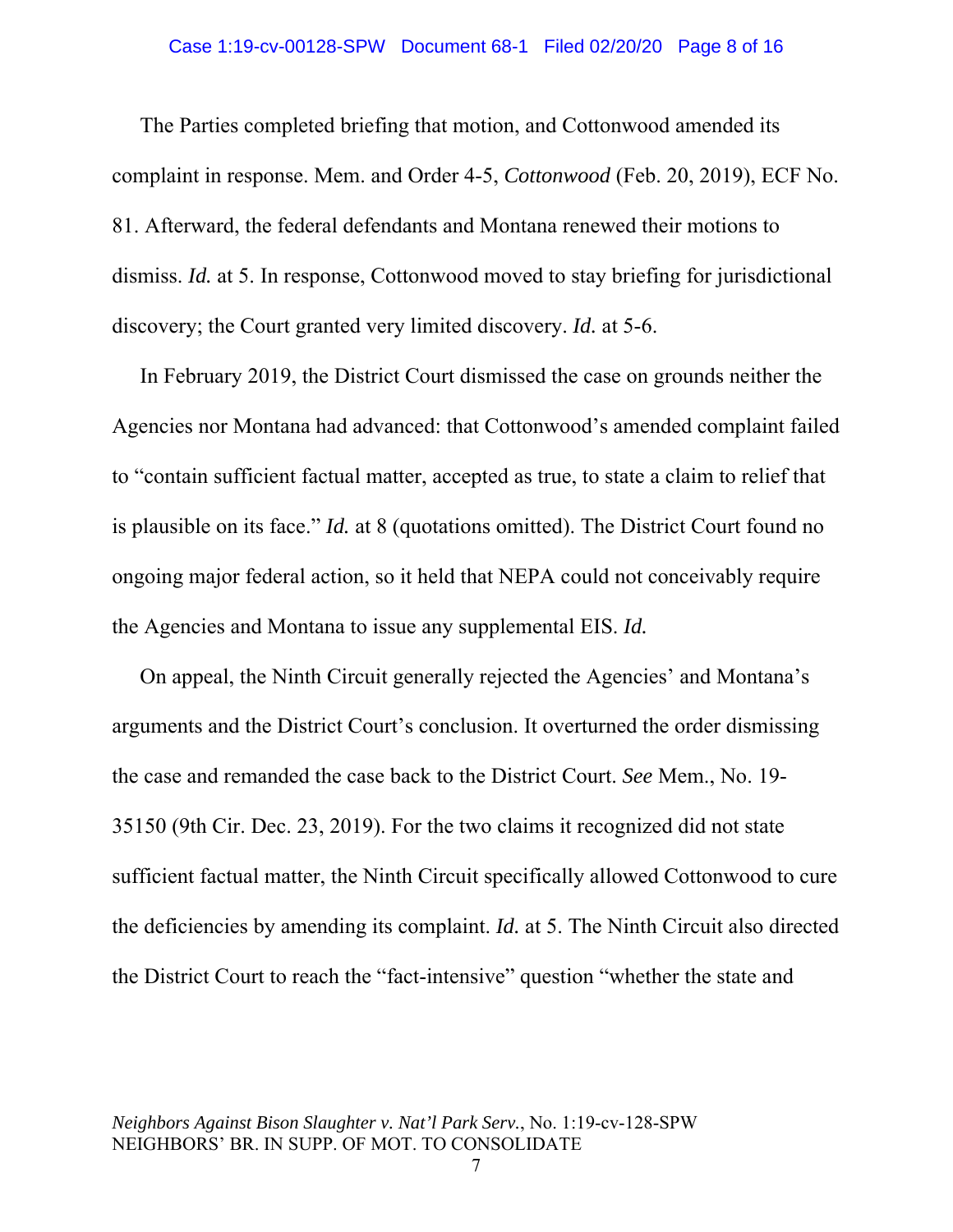federal aspects of the [IBMP] are 'sufficiently interrelated' to subject the State of Montana to NEPA's requirements." *Id.* at 3.4

### B. Neighbors Status

On October 21, 2019, Neighbors filed its case in the United States District Court for the District of Columbia. Compl. On November 14, 2019, on the Agencies' motion, that court transferred the case to this District and denied Neighbors' motion for a temporary restraining order. Order, ECF No. 46. On December 2, 2019, this Court denied Neighbors' motion for a preliminary injunction. Order (Dec. 2, 2019), ECF No. 57.

This Court issued a case management plan on January 3, 2019. Order, ECF No. 62. Under it, the Agencies filed their answer on February 12, ECF No. 65, and they will file the administrative records in March.

## **DISCUSSION**

Consolidating these cases will conserve judicial resources and the Parties' scarce and valuable resources. The two cases involve largely overlapping facts and similar issues of law, and one court can more efficiently and effectively hear and decide all of the claims.

<sup>4</sup> Cottonwood had asked the Ninth Circuit to assign the case to a different judge on remand. The Ninth Circuit rejected that request because the situation had not met the criteria. *Id.* at 6 n.2.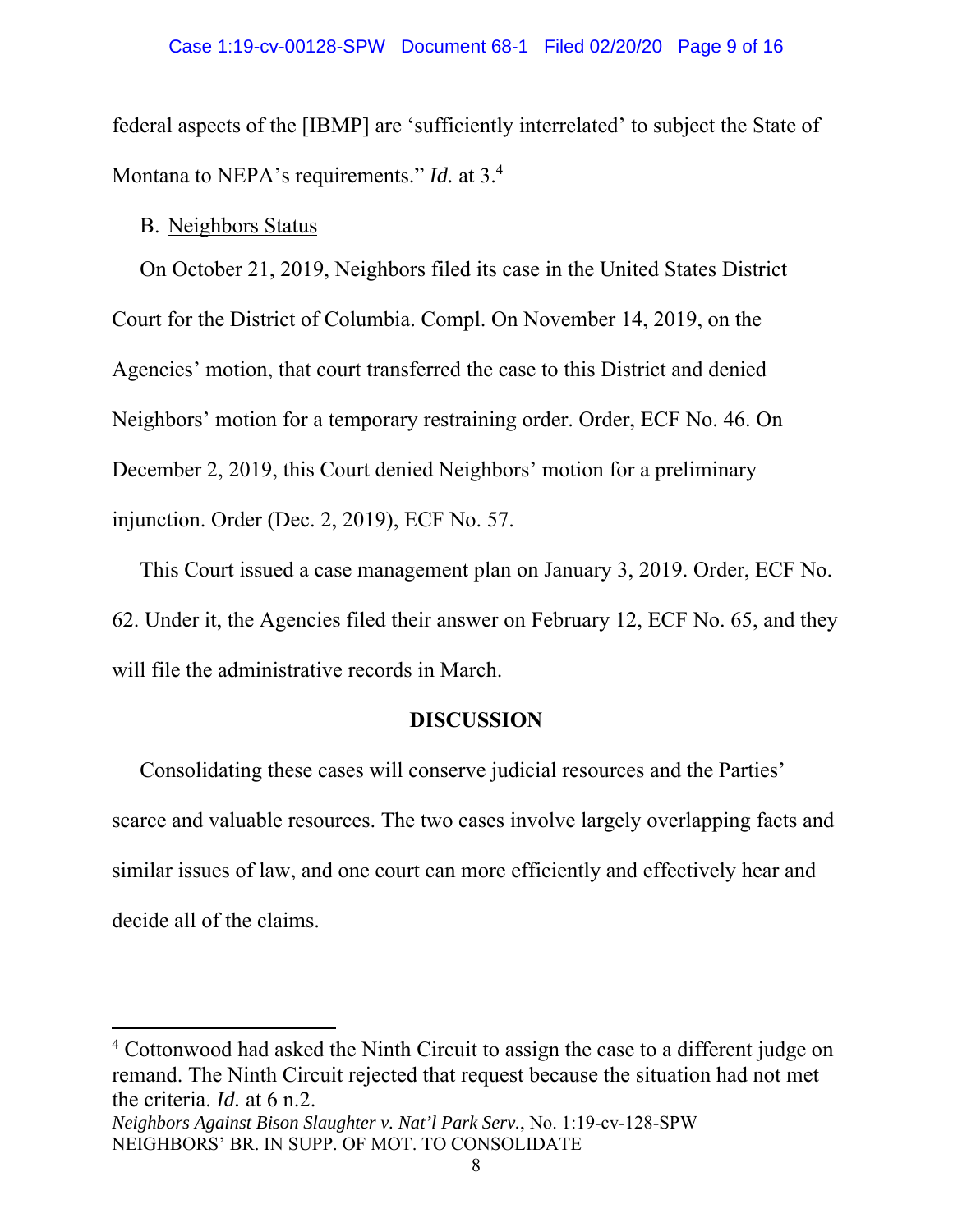### **I. Rule 42(a) Compels Consolidating These Cases as the Most Efficient for the Courts and the Parties.**

Rule 42(a) describes a flexible process for consolidating cases, so courts can most effectively handle competing demands and constraints. *See Hall v. Hall*, 138 S. Ct. 1118, 1131 (2018). Under Federal Rule of Civil Procedure 42, a court may consolidate cases "[w]hen actions involving a common question of law or fact are pending before the court." Fed. R. Civ. P. 42(a).

The Supreme Court recently described the mechanics of consolidating cases under Rule 42(a). It recognized that courts consolidate cases "as a matter of convenience and economy in administration, but [consolidating cases] does not merge the suits into a single cause, or change the rights of the parties, or make those who are parties in one suit parties in another." *Hall*, 138 S. Ct. at 1127 (quotations omitted). Consolidation "enable[es] more efficient case management while preserving the distinct identities of the cases and the rights of the separate parties in them." *Id.* at 1125. The Supreme Court specifically recognized that "[d]istrict courts enjoy substantial discretion in deciding whether and to what extent to consolidate cases." *Id.* at 1131. These motivating principles behind Rule  $42(a)$  apply here.

*Neighbors Against Bison Slaughter v. Nat'l Park Serv.*, No. 1:19-cv-128-SPW NEIGHBORS' BR. IN SUPP. OF MOT. TO CONSOLIDATE 9 These cases substantially overlap in fact. The IBMP group has consented to all Yellowstone bison management changes and issued annual operations plans together. Only relatively minor facts differentiate the two cases. Cottonwood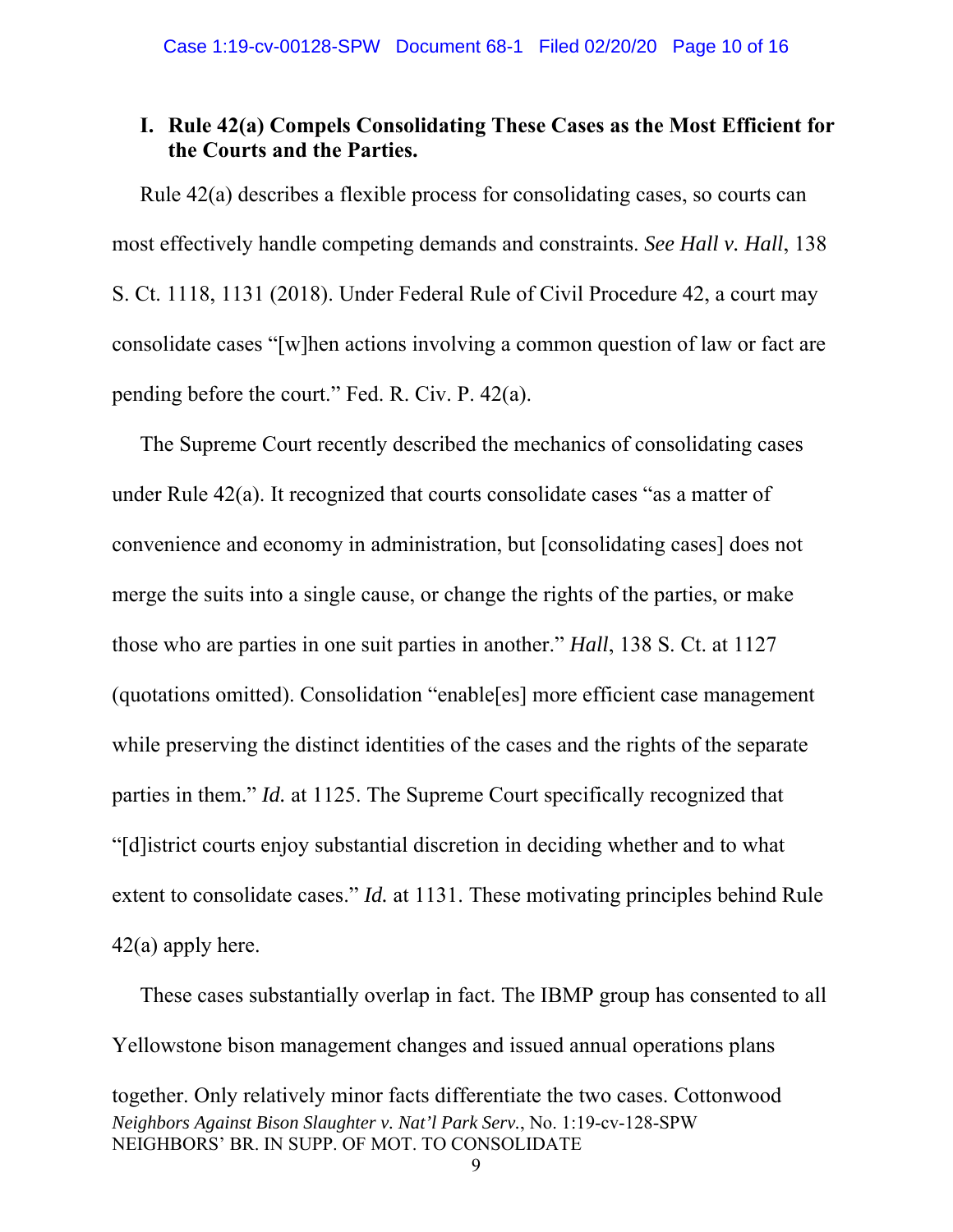argues that Montana has subjected itself to jurisdiction here, and will ask for a ruling. *See* Mem. 3, No. 19-35150 (9th Cir. Dec. 23, 2019). Also, Cottonwood identifies extra-record documents that require a supplemental EIS beyond what Neighbors has identified. *See* 2nd Am. Compl. 66-76. In contrast, Neighbors focuses on the 2019 Operation Plan, although Cottonwood's claims do not challenge that action. The administrative records will overlap substantially, and that compels consolidation. *See En Fuego*, 356 F. Supp. 3d at 10 ("Both cases involve the same administrative record . . ., which will serve as the court's primary, if not exclusive, source of facts to decide the presented legal issues.").

These cases also present largely overlapping legal issues. Cottonwood's claims all arise under NEPA and the APA. Two of Neighbors' claims arise under NEPA and the APA. Neighbors' other two claims allege the Agencies violated other laws during the NEPA and APA processes the Agencies undertook.

Because of this substantial overlap of factual and legal claims, a single court could more efficiently evaluate the common legal background and rule on each of the distinct legal claims. Requiring two courts to rule would duplicate that effort at researching and understanding the complex and detailed factual and legal background before ruling.

*Neighbors Against Bison Slaughter v. Nat'l Park Serv.*, No. 1:19-cv-128-SPW The different sets of defendants would not preclude or impact consolidation. *See NAMB*, 770 F. Supp. 2d 283, 4 ("Identity of the parties is not a prerequisite.").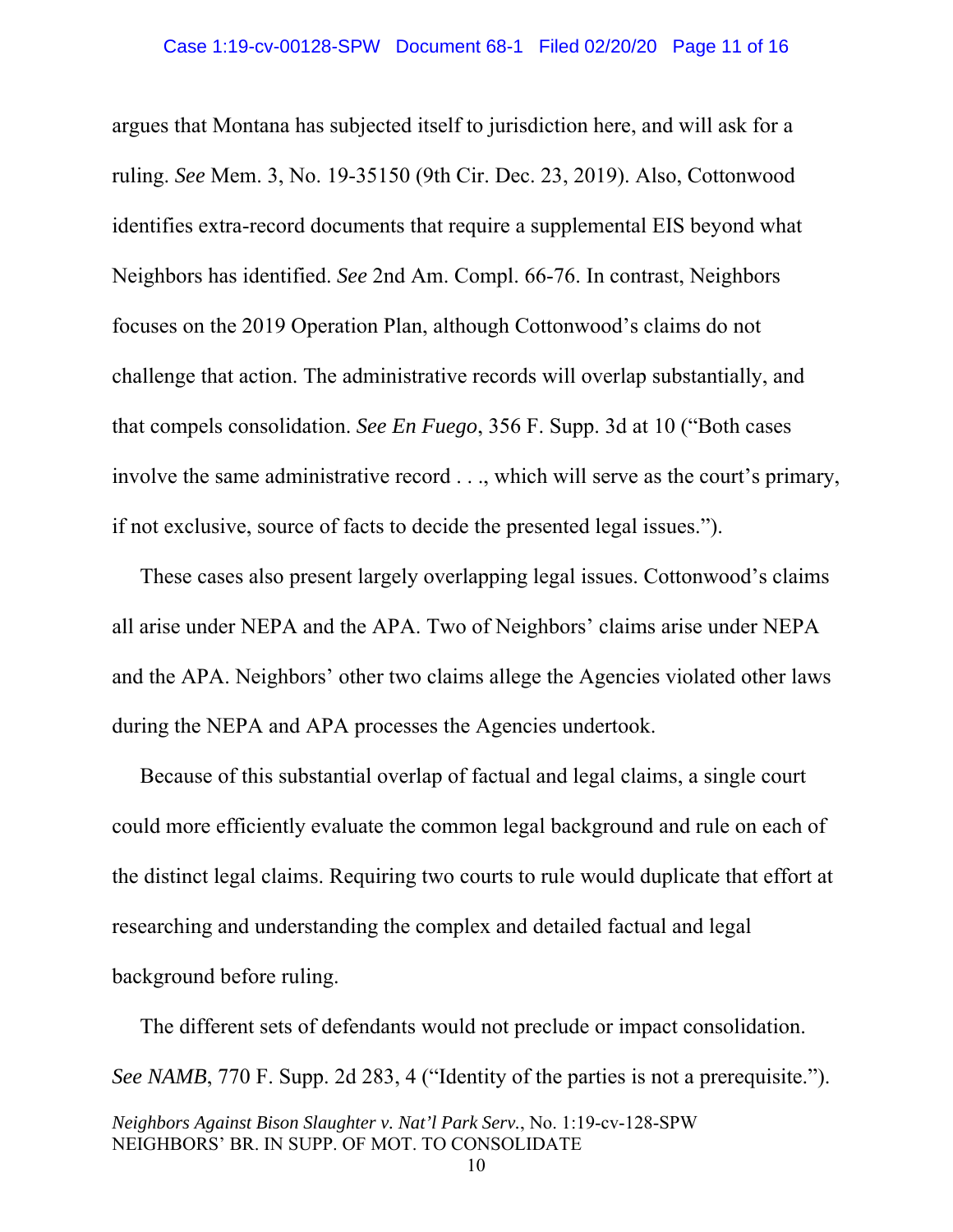#### Case 1:19-cv-00128-SPW Document 68-1 Filed 02/20/20 Page 12 of 16

Neither does the single, outstanding jurisdictional issue related to the Montana Governor. *See En Fuego*, 356 F. Supp. 3d at 11 ("notwithstanding their different postures, consolidating [two cases] is appropriate under Rule 42(a), because both involve common questions of law and fact."). Each "of multiple cases consolidated under the Rule retains its independent character . . . ." *Hall*, 138 S. Ct. at 1125, 1130.

The practicalities here underscore the benefits from consolidating the cases. Under the Court's scheduling order, summary judgment briefing in this case would not start until June. ECF No. 62. The *Cottonwood* parties could easily brief that issue in plenty of time for the Court to rule before summary judgment briefing would start. In the meantime, as the Agencies compile the administrative records for this case, they could also compile any administrative record documents that could differ for the *Cottonwood* case.

### **II. The Standing Assignment Order Directs These Cases to the Billings Division.**

Although Cottonwood filed in the Butte District first, the current assignment order directs cases arising in Park County to the Billings Division.<sup>5</sup> Most Yellowstone bison management activities happen in Yellowstone, which Congress has assigned to the District of Wyoming, so they do not weigh in favor of any

<sup>5</sup> *See* Compl., *Cottonwood*, ECF No. 1.

*Neighbors Against Bison Slaughter v. Nat'l Park Serv.*, No. 1:19-cv-128-SPW NEIGHBORS' BR. IN SUPP. OF MOT. TO CONSOLIDATE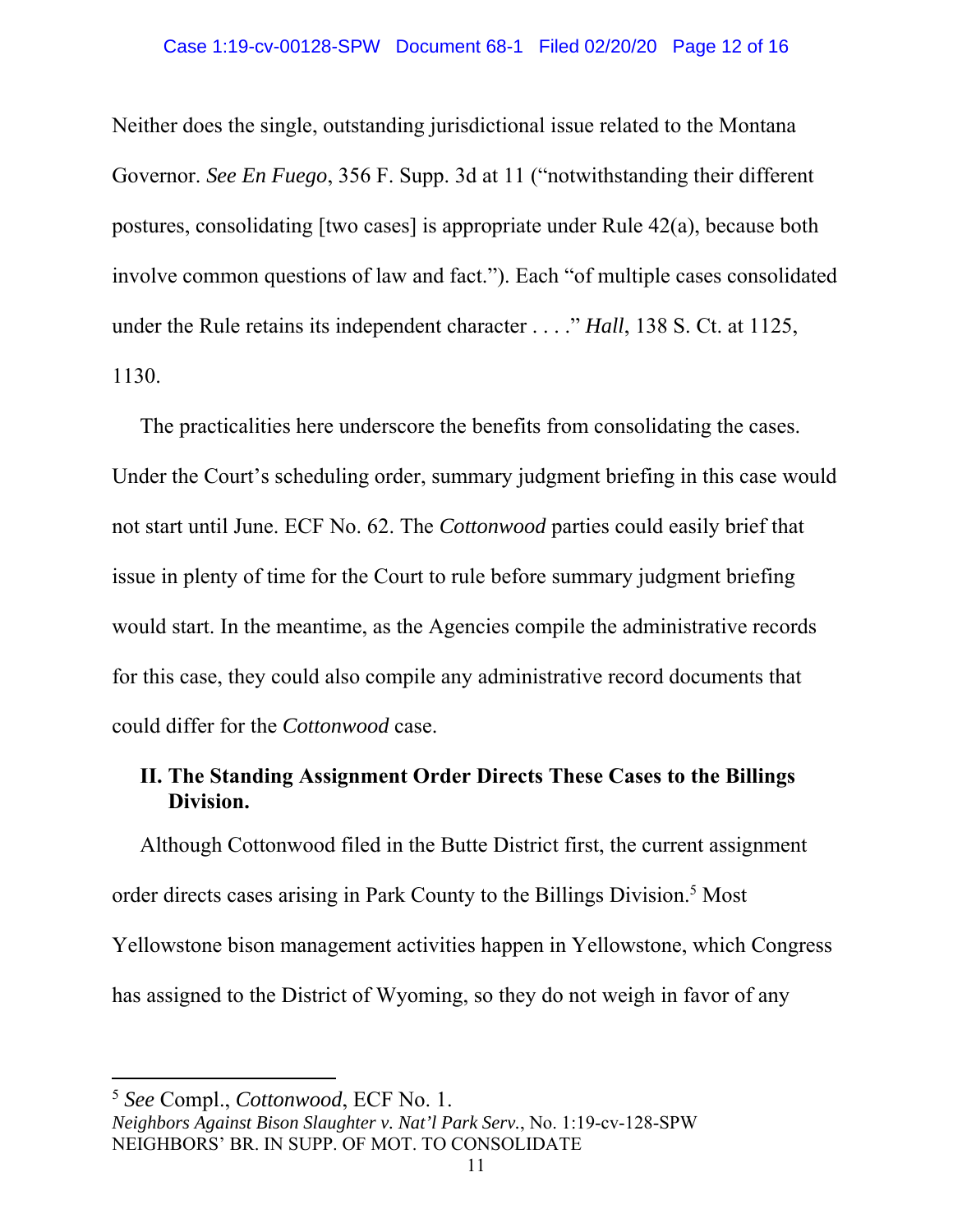division in Montana. *See* 28 U.S.C. § 131 ("Wyoming and those portions of Yellowstone National Park situated in Montana and Idaho constitute one judicial district."). Separate from those activities, both cases arise from non-Yellowstone activities in Park County. Local Rule 1.2(c)(1) assigns cases arising there to the Billings Division.

The *Cottonwood* Complaint arises from activities within Yellowstone and within Zone 2 of the IBMP. *See* 2nd Am. Compl. ¶¶ 16-33. Zone 2 fits completely within Park County. *Compare* 2019 Montana Highway Map I-6, mdt.mt.gov/travinfo/docs/2019-mt-highway-map.pdf, *with* IBMP Record of Decision 29, ECF No. 4-16 (map).

The *Neighbors* case complains of activities in Yellowstone and in Beattie Gulch—also in Park County. *See* Compl. ¶¶ 31-53; *see also* Mont. Fish, Wildlife & Parks, Hunting Season/Quota Change Supporting Info. 2 (Sept. 19, 2018) (map of Beattie Gulch), ECF No. 4-31.

The first-to-file rule does not require consolidating this case in the Butte Division, where Cottonwood filed first, because these cases do not present identical parties or claims. *See Alltrade, Inc. v. Uniweld Prods., Inc.*, 946 F.2d 622, 628 n.13 (9th Cir. 1991) ("if the issues or parties involved in the two suits were not the same, adherence to the first-to-file rule *would* be reversible error for it would constitute a misapplication of the law.").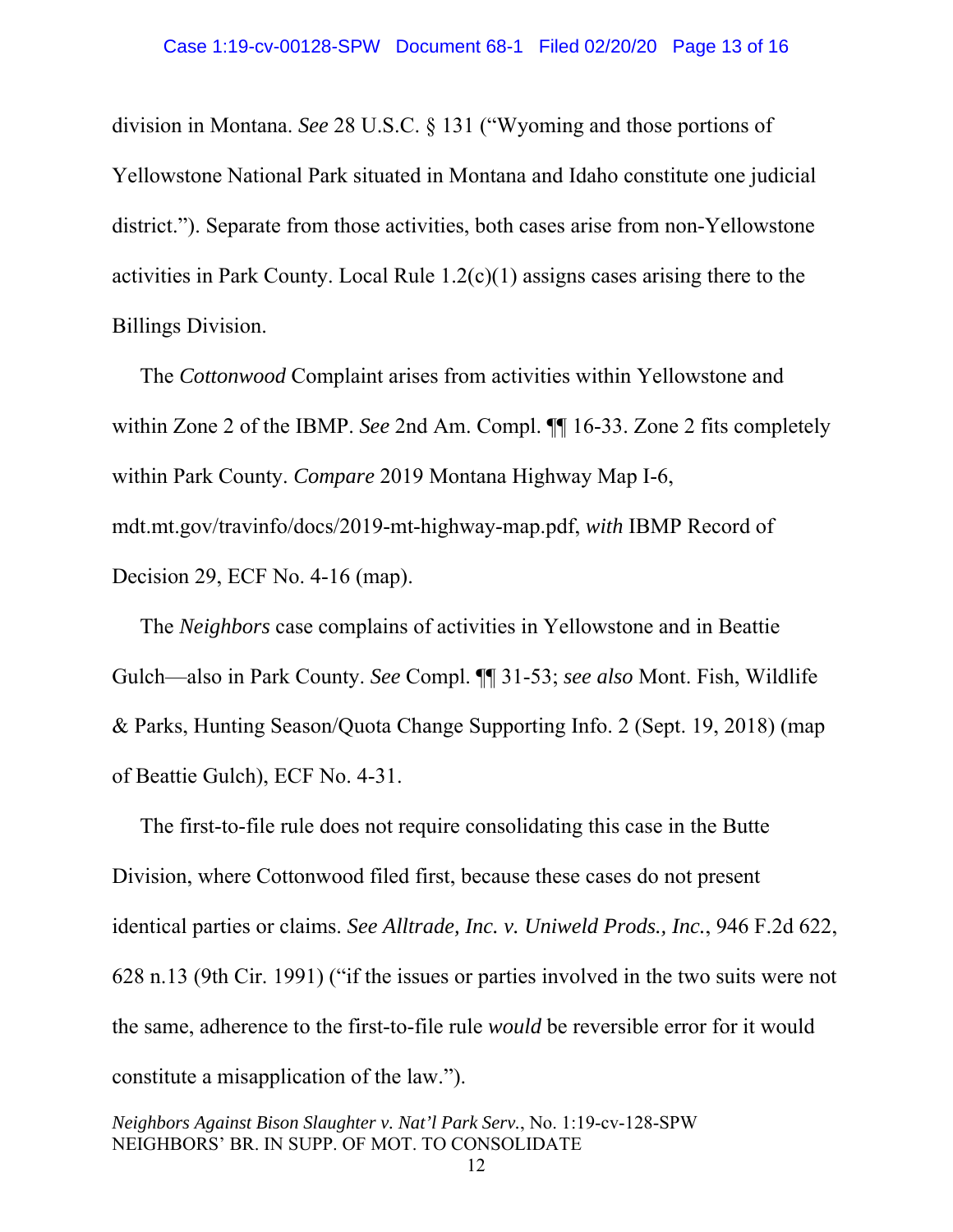To the extent the first-to-file rule applies by analogy, its flexibility bends to the standing case-assignment order here. Even if it applied, the "'first to file' rule is not a rigid or inflexible rule to be mechanically applied, but rather is to be applied with a view to the dictates of sound judicial administration." *Pacesetter Sys., Inc. v. Medtronic, Inc.*, 678 F.2d 93, 95 (9th Cir. 1982). The standing assignment order exists to accomplish precisely those case-management goals, and no advantages would arise from consolidating these cases in the Butte Division because that court did not invest time ruling on the merits of that case. *See generally* Mem. and Order, *Cottonwood* (Feb. 20, 2019). Therefore, the current assignment order directs the Court to consolidate these cases in the Billings Division.

### **CONCLUSION**

Because this situation satisfies Rule 42(a) to allow this Court to consolidate the cases and hear them together, and because consolidating them would materially conserve judicial and party resources without prejudicing any party, Rule 42(a) compels consolidating them.

Neighbors propose that all parties file all new events on this docket. *See Hall*, 138 S. Ct. at 1123 (recognizing this process as routine).

Respectfully submitted, February 19, 2020,

MATTHEW D. THURLOW D.C. Bar No. 1008014 Baker & Hostetler LLP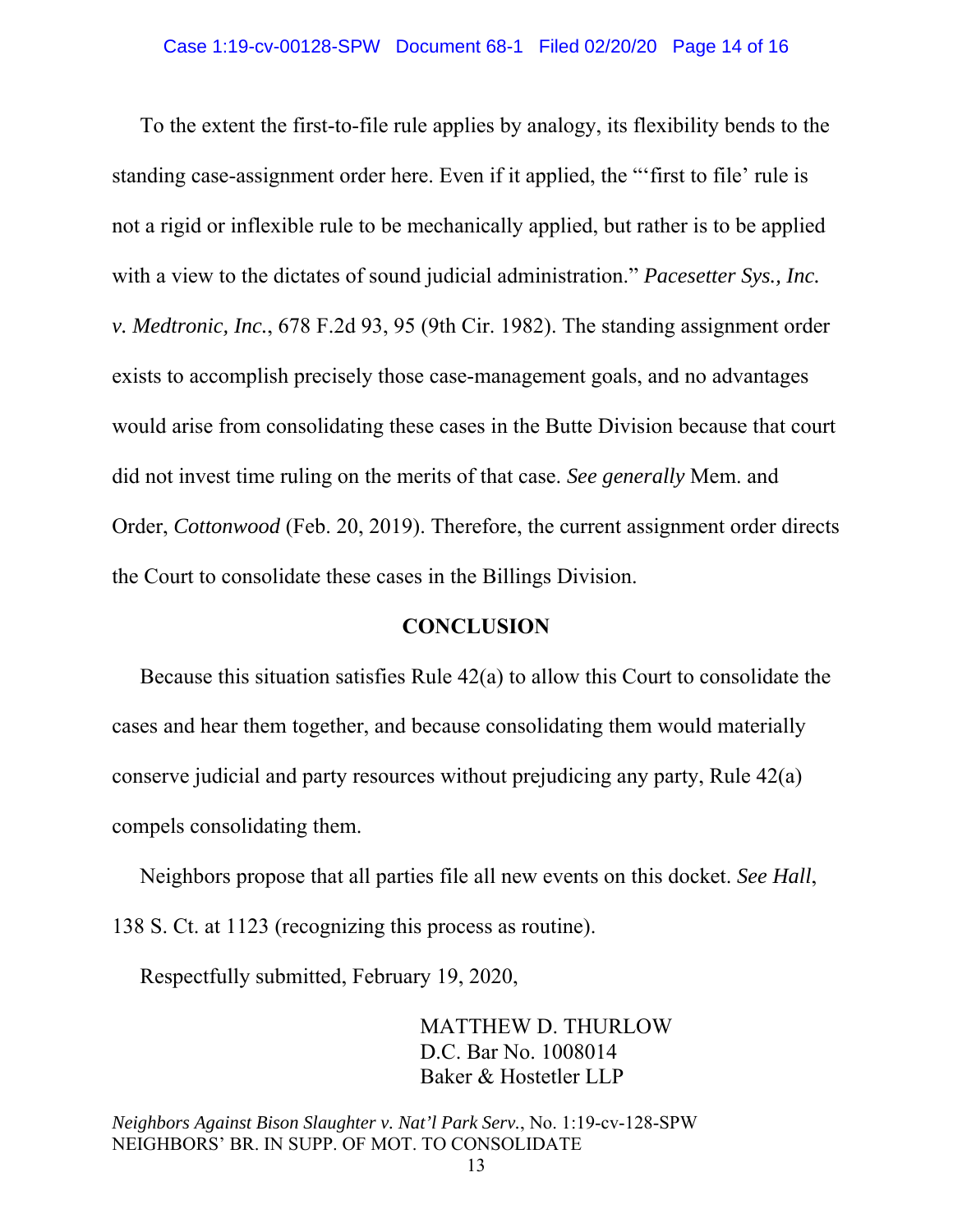1050 Connecticut Avenue, NW Washington, DC 20036 (202) 861-1681 mthurlow@bakerlaw.com (*Admitted pro hac vice*)

*\_\_/s/ Jared s. Pettinato\_\_\_\_\_\_\_\_\_\_\_\_\_\_\_\_\_*  JARED S. PETTINATO, MT Bar No. 7434 The Pettinato Firm 3416 13th St. NW, # 1 Washington, DC 20010 (406) 314-3247

Jared@JaredPettinato.com

*Attorneys for Plaintiffs*